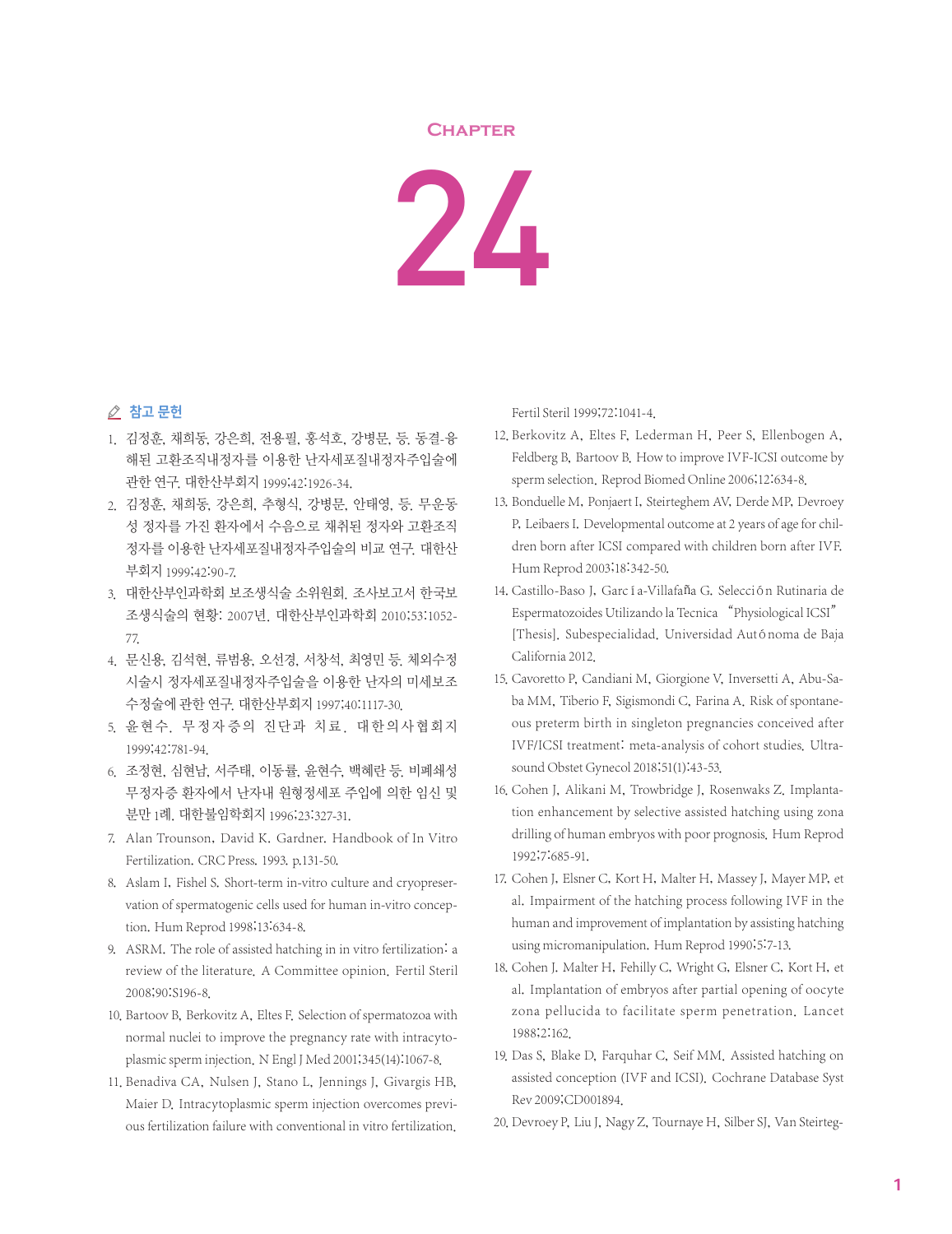hem AC. Normal fertilization of human oocytes after testicular sperm extraction and intracytoplasmic sperm injectioin. Fertil Steril 1994;62:639-41.

- 21. ESHRE. The European IVF monitoring programme (EIM), for the European Society of Human Reproduction and Embryology. Assisted reproductive technology in Europe, 2004.
- 22. Results generated from European registers by ESHRE. Hum Reprod. 2008;23:756-71.
- 23. Fishel S, Dowell K, Timson J, Green S, Hall J, Klentzeris L. Microassisted fertilizaton with human gametes. Hum Reprod 1993;8:1780-4.
- 24. Gunby J, Bissonnette F, Librach C, Cowan L. Assisted reproductive technologies (ART) in Canada: 2006 results from the-Canadian ART Register. Fertil Steril 2010;93:2189-201.
- 25. Hammoud I, Boitrelle F, Ferfouri F, Vialard F, Bergere M, Wainer B, Bailly M, Albert M, Selva J. Selection of normal spermatozoa with a vacuole-free head (x6300) improves selection of spermatozoa with intact DNA in patients with high sperm DNA fragmentation rates. Andrologia 2012;45:163-170.
- 26. Hazout A, Dumont-Hassan M, Junca AM, Cohen Bacrie P, Tesarik J. High-magnification ICSI overcomes paternal effect resistant to conventional ICSI. Reprod Biomed Online 2006;12:19-25.
- 27. Hershlag A, Paine T, Cooper GW, Scholl GM, Rawlinson K, Kvapil G. Monozygotic twinning associated with mechanical assisted hatching. Fertil Steril 1999;71:144-6.
- 28. Jwa SC, Jwa J, Kuwahara A, Irahara M, Ishihara O, Saito H. Male subfertility and the risk of major birth defects in children born after in vitro fertilization and intracytoplasmic sperm injection: a retrospective cohort study. BMC Pregnancy Childbirth 2019;19(1):192-201.
- 29. Kirkman-Brown J, Pavitt S, Khalaf Y, Lewis S, Hooper R, Bhattacharya S, Coomarasamy A, Sharma V, Brison D, Forbes G, West R, Pacey A, Brian K, Cutting R, Bolton V, Miller D. Sperm selection for assisted reproduction by prior hyaluronan binding: the HABSelect RCT. Southampton (UK): NIHR Journals Library; 2019.
- 30. LahteenMaki A, Reima I, Hovatta O. Treatment of severe male immunological infertility by intracytoplasmic sperm injection. Hum Reprod 1995;10:2824-28.
- 31. Leslie GI, Gibson FL, McMahon C, Cohen J, Sounders DM, Tennant C. Children conceived using ICSI do not have an increased risk of delayed mental development at 5 years of age. Hum Reprod 2003;18:2067-72.
- 32. Loft A, Petersen K, Erb K, Mikkelsen AL, Grinsted J, Hald F, et al. A Danish national cohort of 730 infants born after intracytoplasmic sperm injection(ICSI) 1994-1997. Hum Reprod

1999;14:2143-8.

- 33. Mansour, RT, Rhodes CA, Aboulghar, MA, Serour GI, Kamal A. Transfer of zona-free embryos improves outcome in poor prognosis patients: a prospective randomized controlled study. Human Reproduction 2000;15:1061-4.
- 34. Martins WP, Rocha IA, Ferriani RA, Nastri CO. Assisted hatching of human embryos: a systematic review and metaanalysis of randomized controlled trials. Hum Reprod Update 2011;17:138-453.
- 35. Mencaglia L, Falcone P, Lentini GM, Consigli S, Pisoni M, Lofiego V et al. ICSI for treatment of human immunodeficiency virus and hepatitis C virus-serodiscordant couples with infected male partner. Hum Reprod 2005;20:2242-6.
- 36. Nadalini M, Tarozzi N, Distratis V, Scaravelli G, Borini A. Impact of intracytoplasmic morphologically selected sperm injection on assisted reproduction outcome: a review. Reprod Biomed Online 2009;19:45-55.
- 37. Ng SC, Bongso A, Ratnam SS. Microinjection of human oocytes: a technique for severe oligoasthenoteratozoospermia. Fertil Steril 1991;56:1117-23.
- 38. NogueiraD,Romero S, Vanhoutte L, deMatosDG, Smitz J. In:GardnerDK,WeissmanA, Howles C, ShohamZ (eds). Textbook of Assisted Reproductive Techniques: Laboratory and Clinical Perspectives, 2nd ed. London: Taylor and Francis, 2004.
- 39. Palermo G, Cohen J, Rosenwaks Z. Intracytoplasmic sperm injection: a powerful tool to overcome fertilization failure. Fertil Steril 1996;65:899-908.
- 40. Palermo G, Joris H, Devroey P, Van Steirteghem AC. Pregnancies after intracytoplasmic injection of single spermatozoon into an oocyte. Lancet 1992;340:17-8.
- 41. Parmegiani L, Cognigni GE, Bernardi S, Troilo E, Ciampaglia W, Filicori M. "Phisiologic ICSI": Hyaluronic acid (HA) favors selection of spermatozoa without DNA fragmentation and with normal nucleus, resulting in improvement of embryo quality. Fertil Steril 2010;93:598-604.
- 42. Perdrix A & Rives N. Motile sperm organelle morphology examination (MSOME) and sperm head vacuoles\_state of the art in 2013. Human Reprod Update 2013;19:527-41.
- 43. Pereira N & Palermo GD 2018 Intracytoplasmic sperm injection: history, indications, technique, and safety. In Intracytoplasmic Sperm Injection: Indications, Techniques, and Applications, 1st ed., pp 9–22. Eds GD Palermo & ES Sills. Cham, Switzerland: Springer Nature.
- 44. Peter R. Brinsden. A textbook of In Vitro Fertilization and Assisted Reproduction. 2nd ed. The Parthenon Publishing Group. 1999. p. 219-36.